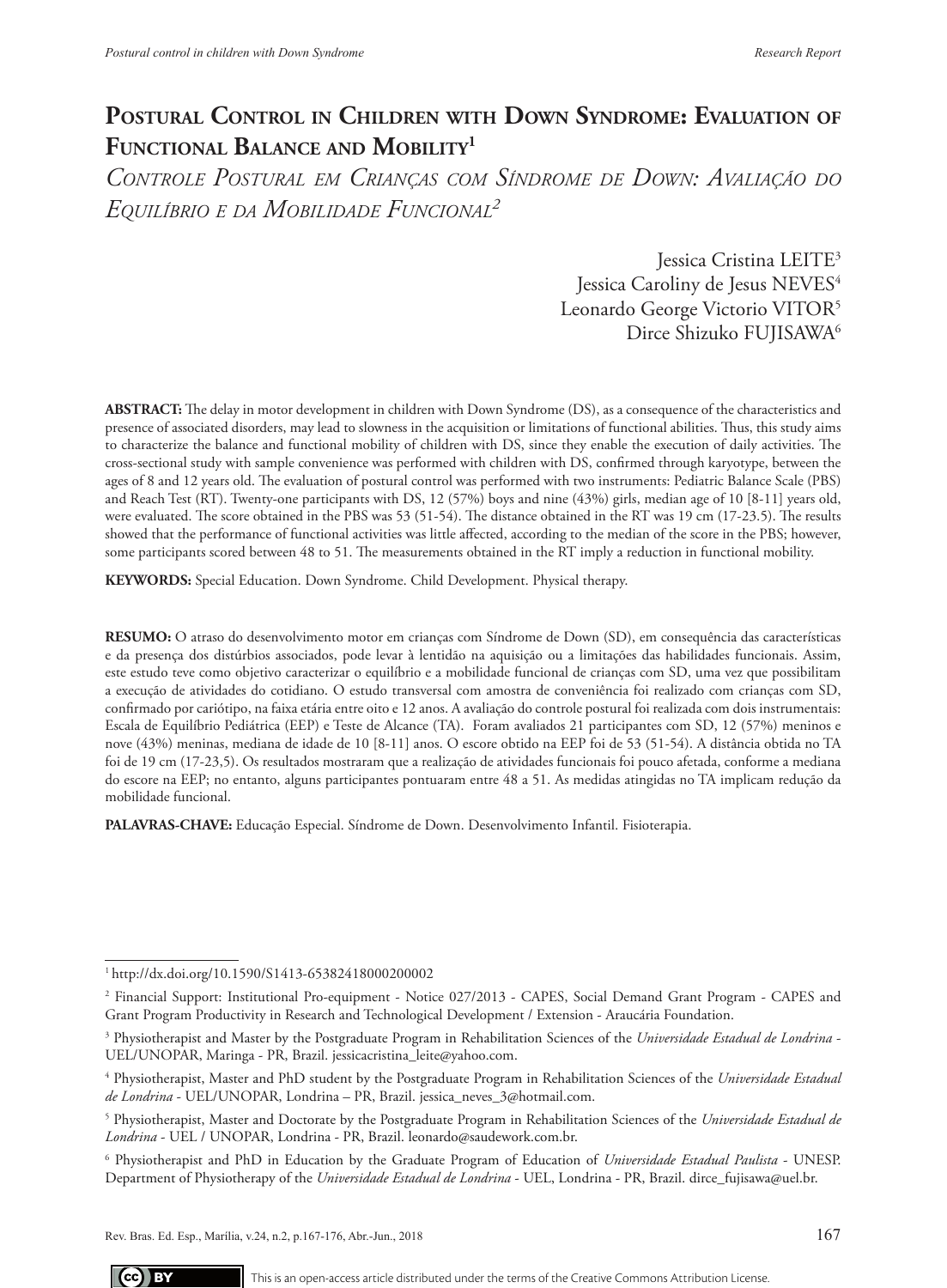## **1 Introduction**

Down Syndrome (DS) is a genetic condition caused by three chromosomal abnormalities (trisomy 21, translocation or mosaicism) (Garcia, Flores, & Sagrillo, 2009). The child with DS presents an extra chromosome in pair 21 (Bahniuk, Koerich, & Bastos, 2004), which is clinically characterized by mental retardation, hypotonia of varying degrees, which impair the development of the body schema and present alterations in balance, spatial notion, motor coordination and gait (Bragança, 2010). The motor development of the child with DS occurs more slowly, taking more time to crawl, sit and walk (Lara & Rodrigues, 2008), and this delay may lead to functional limitations.

According to Bonomo and Rossetti (2010), global motor skills are acquired during childhood in the early years of life, which facilitate the development process. In relation to DS, the associated factors can intervene in obtaining motor skills, sometimes leading to impairment in motor learning (Santos, Weiss, & Almeida, 2010) and, consequently, changes in postural control. Postural control is a prerequisite for the acquisition of several postures and functional activities of daily life, at home and in school (Pollock, Durward, & Rowe, 2000). The development of postural control will allow the acquisition of larger and more qualified motor repertoire (Brogren, Hadders-Algra, & Forssberg, 1988).

Postural control is the ability to maintain, achieve, and restore balance in any adopted posture. However, it's existence is not only for maintaining posture, but also for mobility, performance of daily activities in a safe way and in response to external disturbance (Mancini & Horak, 2010).

The maintenance of postural control requires active participation of the sensorimotor system (Steindl, Kunz, Schrott-Fischer, & Scholtz, 2006). Individuals with musculoskeletal and neurological disorders more often have deficits in balance and mobility problems (Mancini & Horak, 2010). In this sense, children with DS may present difficulties in postural control, resulting in a static and dynamic functional balance deficit. Thus, this study aims to characterize the balance and functional mobility of children with DS, since they enable the execution of daily activities, such as those performed at home and at school. Such knowledge will favor the development of school activities that can promote the improvement of postural control, as well as the care to be implemented, since the deficit of balance increases the risk of falls.

## **2 Method**

The cross-sectional study was carried out with children with a diagnosis of DS, confirmed by karyotype, between the ages of 8 and 12 years old and of both genders. Exclusion criteria were children unable to remain in the orthostatic position and those who did not cooperate or did not have enough understanding to perform the tests. The sample was of convenience; however, all children of the Association of Parents of Children with Down Syndrome (APC Down) and the Institute of Education for Exceptional Children from Londrina, state of Paraná, Brazil, were evaluated, according to inclusion and exclusion criteria. The research project and the Free and Informed Consent Form were approved by the Ethics Committee/ State University of Londrina (Opinion no. 1.336.881/2015).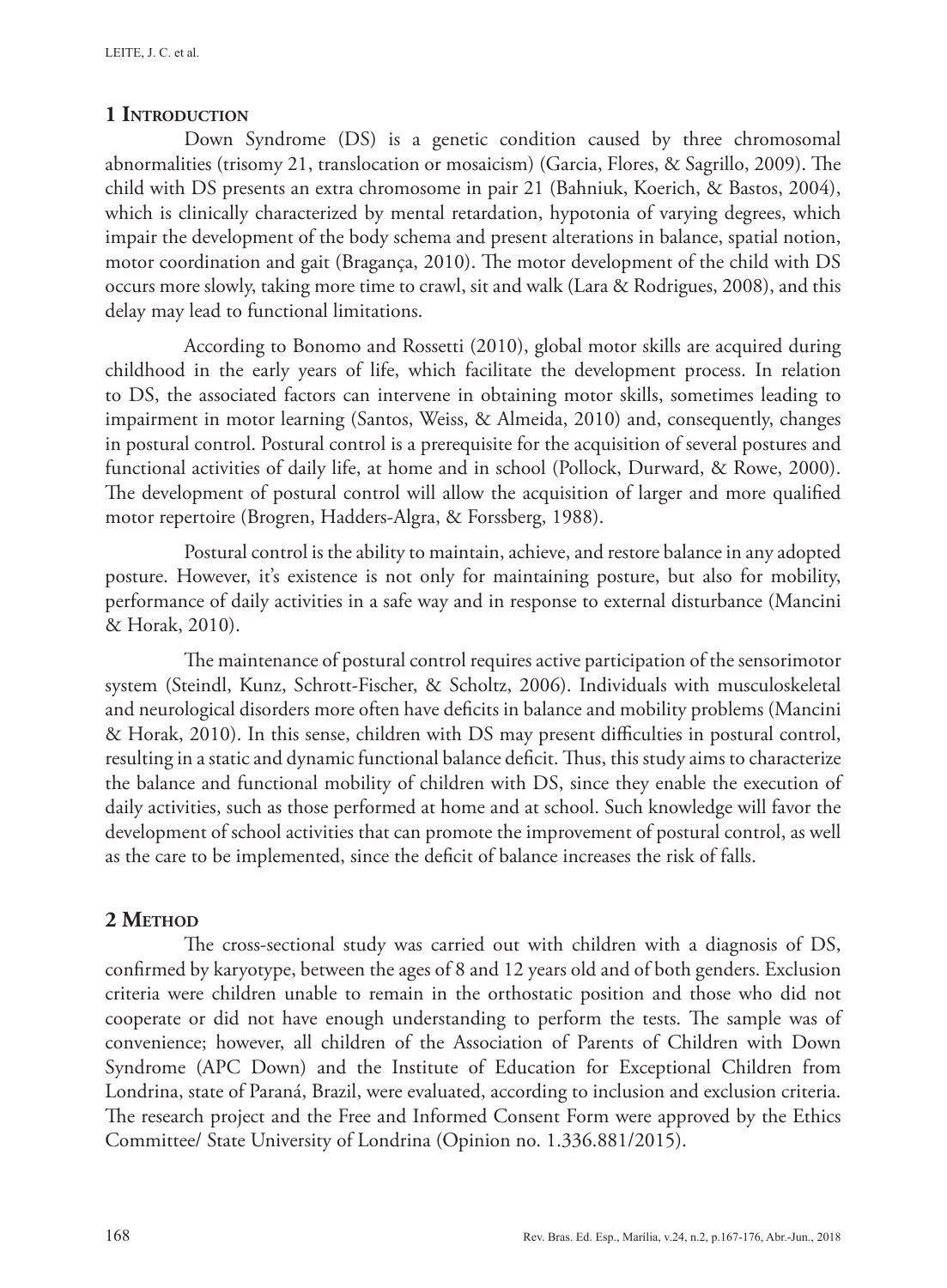Twenty-one participants with DS were evaluated, 12 (57%) boys and 9 (43%) girls, with a median age of 10 [8-11] years old. Regarding comorbidities, one child (5%) had corrected congenital heart disease, three children (14%) had hypothyroidism and two children (9.5%) used hyperactivity medication.

The identification and characterization data of the participants were collected in an interview with the parents or guardians and in the individual institutional file. The evaluation of postural control was performed through two instruments: the Pediatric Balance Scale (PBS) and Reach Test (RT). The PBS and the RT have been used to evaluate balance and functional mobility in different childhood populations, such as children with cerebral palsy (Vitor, Silva Junior, Ries, & Fujisawa, 2015), hearing impairment (Rodrigues, Bertin, Vitor, & Fujisawa, 2014) and eutrophic and overweight (Gomes, Vitor, & Fujisawa, 2013).

The Berg Balance Scale (BBS) aims to evaluate the risk of falls in elderly individuals; whereas the PBS, based on BBS, was proposed for school-aged children with mild to moderate motor impairment (Franjoine, Gunther, & Taylor, 2003). The purpose of the PBS is to evaluate the static and dynamic functional balance, since the 14 items are based on daily activities such as: getting up and sitting, picking up an object on the floor, and standing on one leg. The Brazilian version of PBS, proposed by Ries, Michaelsen, Soares, Monteiro and Allegretti (2012), was used, which contains 14 items, with a score of 0 to 4, a maximum score of 56 points - in this case, the higher the value, the better the performance. Participants were instructed in the execution of each PBS item, also demonstrated by the evaluator, and a score of 0 to 4 was assigned according to performance.

The RT evaluates the dynamic functional balance in terms of mobility, as it measures the maximum possible distance to be reached forward and to right and left sides, respectively, with the dominant upper, right and left limb, with the feet flat on the floor (Duncan, Weiner, Chandler, & Studenski, 1990). For the RT, the measuring tape was attached to the wall at the child's shoulder length, he/she was requested to perform anterior flexion with the shoulder at 90 degrees and maximum forward displacement, without removing the feet from the floor and not touching the wall or evaluator, holding for three seconds when the maximum possible distance was reached - the difference between the initial and final values was measured. The RT was repeated three times. The highest value was considered for analysis, and only the Anterior Reach Test was performed.

Both RT and PBS were applied by trained evaluators, who were aware of the risk of falling during the performance of the items of greater instability. In the end, the performance report of the participants in both tests was delivered to those in charge of the institutions. A clinical meeting with the members of the multidisciplinary team was also held to discuss the findings of the study, and oriented activities that stimulated the postural control.

Normality in the data distribution was examined using the Shapiro-Wilk test. The Kruskal Wallis and Mann-Whitney tests were also used. The statistical significance was set at *p*  $<0.05$ .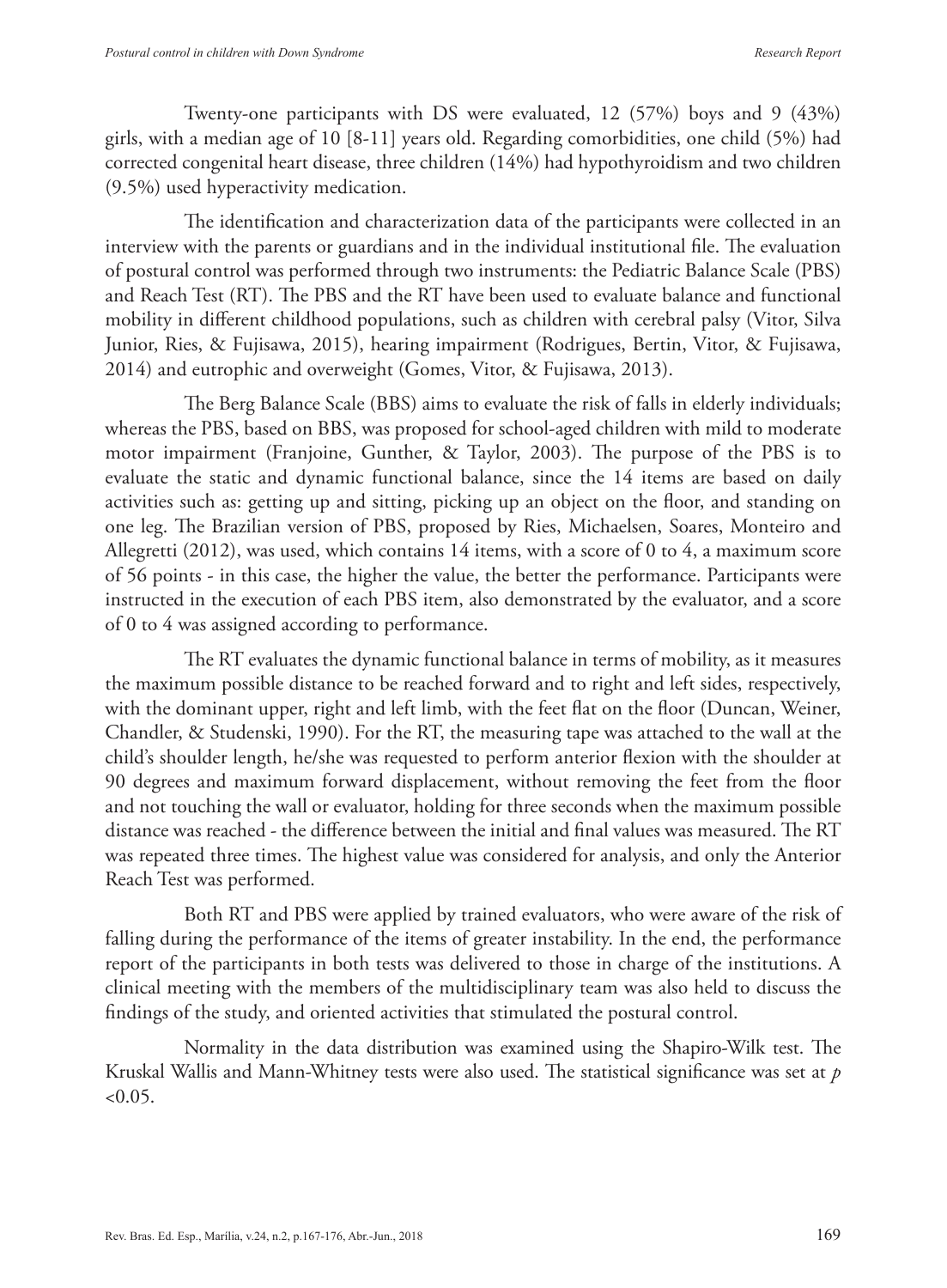#### **3 Results**

The median score in the PBS was 53 (51-54) (Figure 1). The items in which the assigned score was maximum: to move from sitting to standing position, standing position to sitting, to transfer from one chair to another, standing without support, sitting without support, standing with eyes closed, standing with feet together, to rotate 360º, turning to look back, taking an object from the floor. The items in which the participants did not obtain the maximum score in the PBS were: standing with one foot ahead, or Tandem stance: score 4 (n= 13), score 3 (n= 3), score 2 (n= 3) and score 1 (n= 2); standing on one foot: score 4 (n= 2), score 3 (n= 8), score 2 (n= 6), score 1 (n= 4) and score 0 (n=1); placing alternate foot on step: score 4 (n= 19) and score 3 (n= 2); reaching forward with the outstretched arm: score 4 (n= 4), score 3 (n= 16) and score 2 (n= 1). The median distance obtained in the RT was 19 cm (17-23.5) (Figure 2).



**Figure 1.** Score obtained in PBS Source: Elaborated by the authors.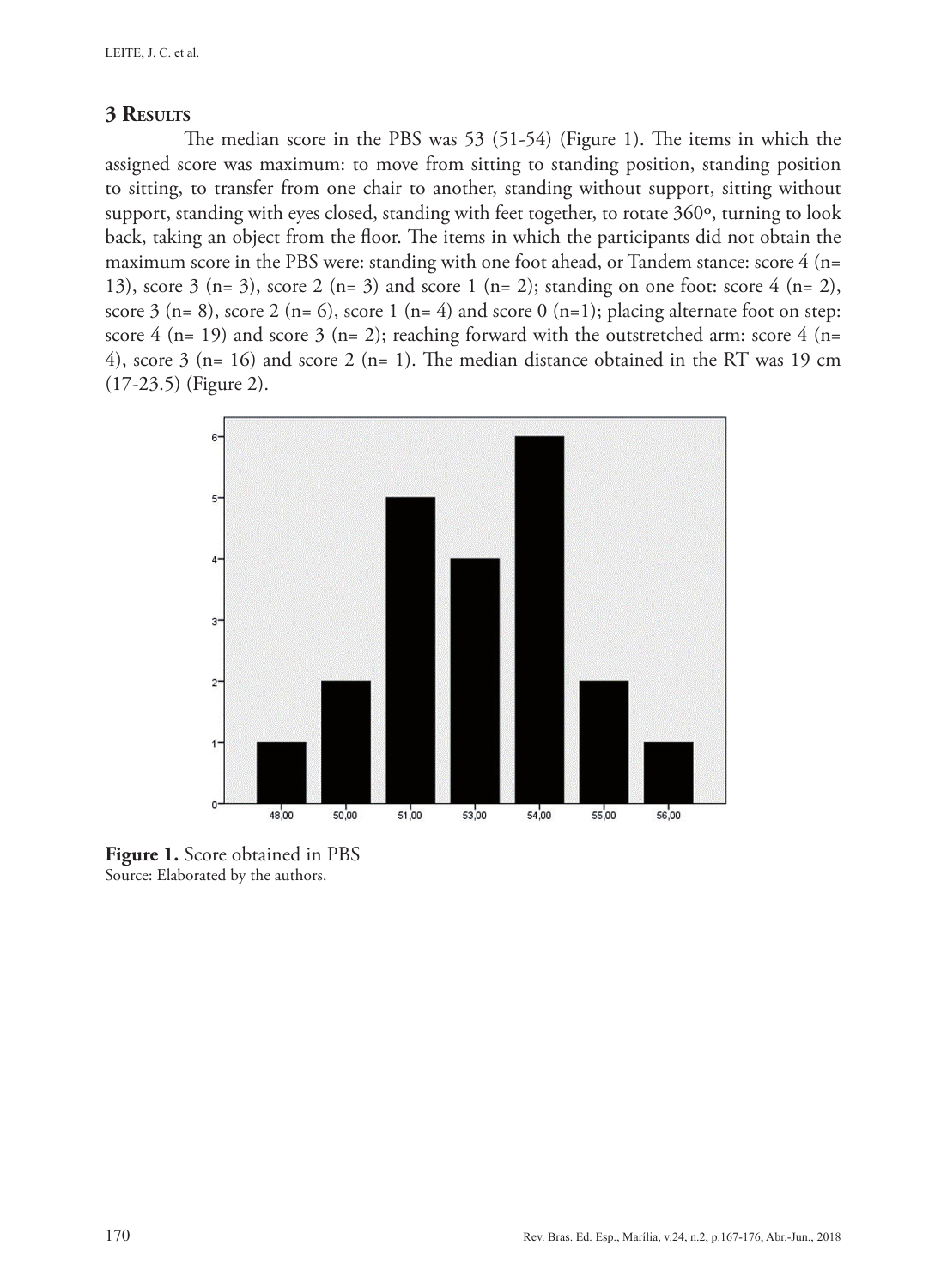

**Figure 2 -** Distance obtained in RT Source: Elaborated by the authors.

The following tables present the scores obtained and the distances reached by the groups: age range – G1 (8/9 years old; n=8), G2 (10 years old; n=7) and G3 (11/12 years old; n=6); gender – male (n=12) and female (n=9), and eutrophic (n=9) and overweight (n=12). Table 1 presents the results of the PBS (median and quartiles) of the participants, divided into groups by age range, gender and nutritional classification - *p* value found in the group analysis. Table 2 deals with the participants' RT (cm), divided into groups by age range, gender and nutritional classification  $-\ p$  value found in the group analysis.

|                  | <b>PBS</b> | 25%  | 75%  |
|------------------|------------|------|------|
| G1               | 52         | 51,0 | 53,8 |
| G2               | 53         | 51,0 | 54,0 |
| G <sub>3</sub>   | 54         | 50,0 | 55,3 |
| $\mathcal{P}$    | 0,69       |      |      |
|                  |            |      |      |
| <b>MALE</b>      | 53         | 51,5 | 54,8 |
| <b>FEMALE</b>    | 51         | 50,0 | 54,0 |
| $\mathcal{P}$    | 0,19       |      |      |
|                  |            |      |      |
| <b>EUTROPHIC</b> | 53,0       | 51,0 | 54,0 |
| OVERWEIGHT       | 53,5       | 50,3 | 54,0 |
| $\overline{P}$   | 0,80       |      |      |

**Table 1.** Results of PBS (median and quartiles) of participants Source: Elaborated by the authors.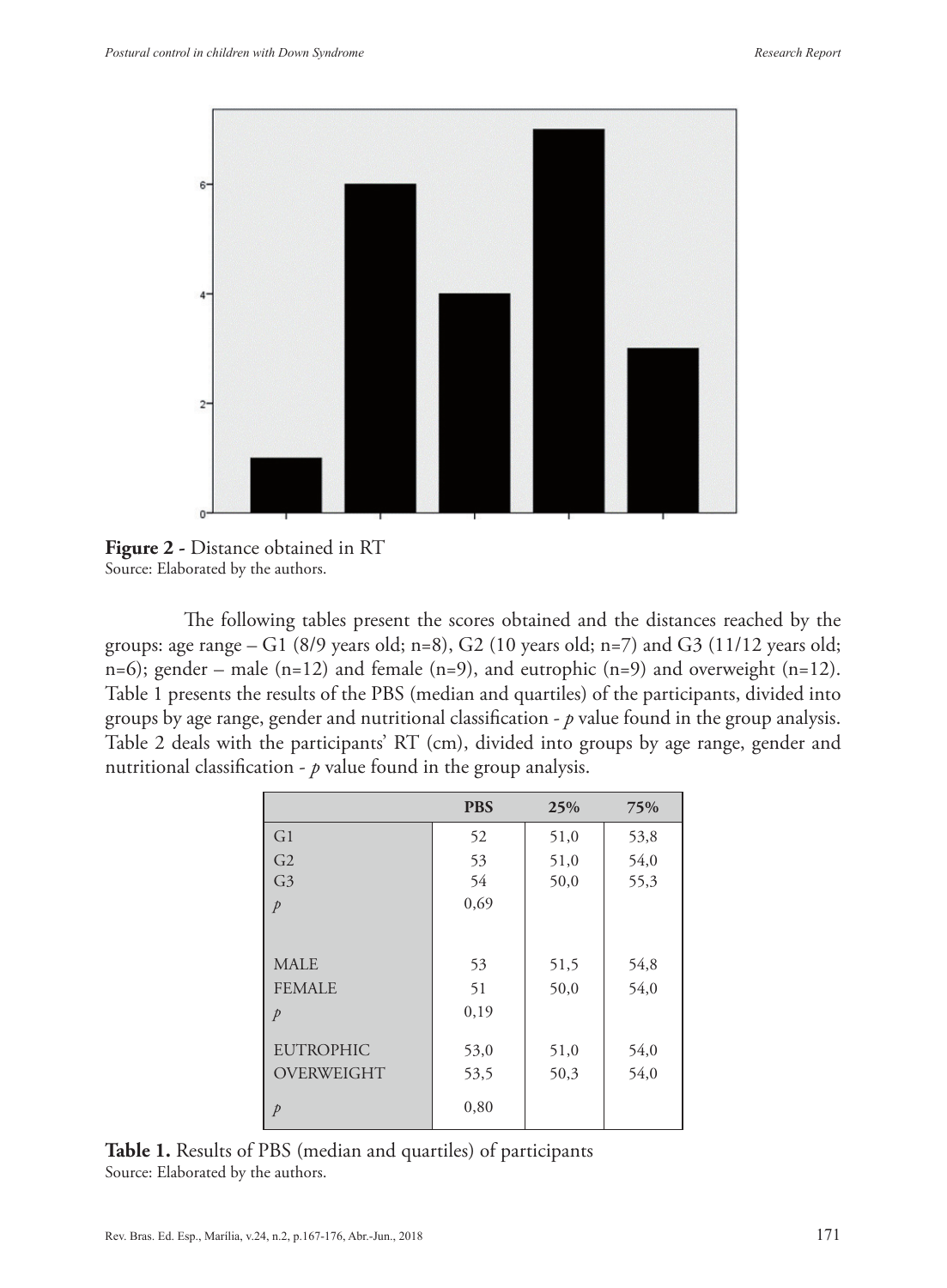|                                               | <b>REACH</b>       | 25%          | 75%          |
|-----------------------------------------------|--------------------|--------------|--------------|
| G1                                            | 18,5               | 16,2         | 23,7         |
| G <sub>2</sub>                                | 22                 | 18,9         | 23,0         |
| G <sub>3</sub>                                | 21                 | 16,5         | 26,5         |
| $\mathcal{P}$                                 | 0,85               |              |              |
| <b>MALE</b><br><b>FEMALE</b><br>$\mathcal{P}$ | 18,5<br>22<br>0,60 | 16,3<br>17,0 | 23,0<br>14,5 |
| <b>EUTROPHIC</b><br>OVERWEIGHT                | 18,<br>23          | 16,0<br>17,5 | 22,0<br>24,7 |
| $\mathcal{P}$                                 | 0,80               |              |              |

**Table 2**. Results of RT (cm) of participants Source: Elaborated by the authors.

### **4 Discussion**

Regarding the score obtained in the PBS, it is verified that the study participants did not reach the maximum score of 56. Galli, Rigoldi, Mainard, Tenore, Onorati and Albertini (2008) report that people with DS have deficits in postural control, often leading to functional balance disorders. In relation to the items in which the participants did not obtain the maximum score, they were those in which the base of support (tandem stance and unipedal stance) was reduced, since they provoked greater instability, and also those that required greater displacement and agility (reach forward and footrest switch on a stool).

In adults and the elderly, the Berg Scale aims to evaluate the risk of falls and considers the scores obtained as follows: between 56 and 54, each point less corresponds to a 3 to 4% risk of falls; from 54 to 46, an increase of 6 to 8%; below 36, the risk is almost 100% (Shumway-Cook & Woollacott, 2003). PBS was based on the Berg Scale. Although the same cutoff points cannot be used for analysis, it is assumed that there is an increased risk of falls in participants who scored 48-51. Thus, preventive measures must be carried out at home, at school, such as: supervision in situations of risk, monitoring activities and removal of objects that favor the occurrence of falls.

Vitor et al. (2015) evaluated children with typical development for the control group and obtained the following results in the RT: G1 (5/6 years old) 22 cm; G2 (7/8 years old) 25.5 cm; G3 (9/10 years old) 24 cm, it is verified that the measurements obtained in children between 10 (22 cm) to 11/12 years old (21 cm) with DS were close to the control group in the age range of 5 to 6 years old with typical development. The comparison between the values reached by the control group of Vitor et al. (2015), with a median distance reached of all participants with DS to be 19cm, and our study, shows that functional mobility is reduced. Chen, Yeh and Howe (2015) also found a worse performance in the RT of children with DS when compared to children with typical development, that is, reduced distance, and with more postural adjustment strategies recruited. The authors emphasize that, as reaching is part of the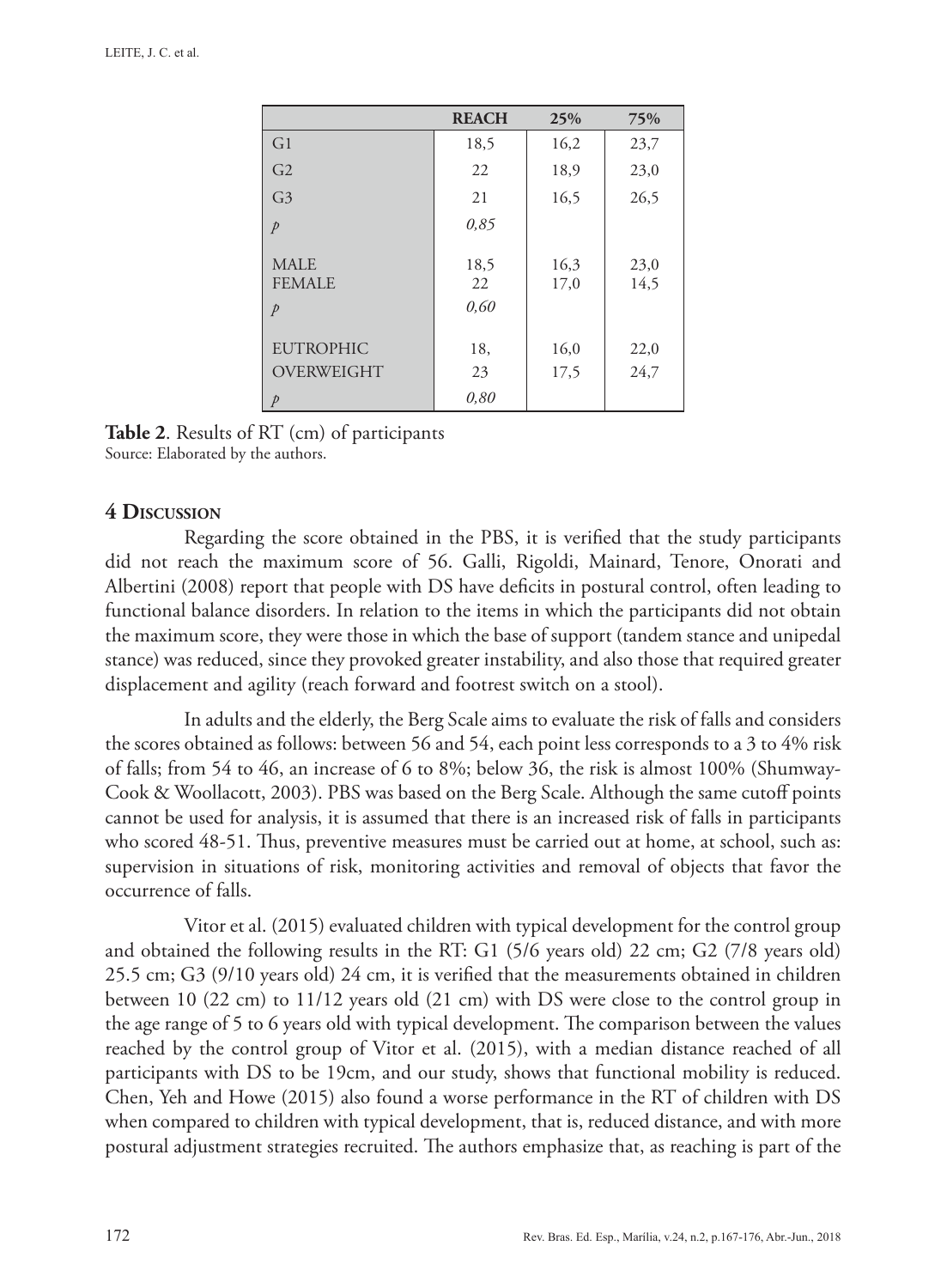functional balance, necessary in the execution of daily activities, their specific training should be inserted in the intervention programs.

Steindl et al. (2006) found that girls have better stability than boys, up to age 11 to 12 years old, relating the results to differences in maturation of the visual and vestibular systems, as well as to greater agitation and less attention of the male participants. In our study, there were no significant differences between genders in PBS and RT, which may be justified by the characteristics of the syndrome and its individuality, which probably interfered more than other factors pointed out in the literature.

Among the participants in this study, 57% were overweight. According to Bertapelli, Pitetti, Agiovlasitis and Guerra-Junior (2016), young people with DS are more likely to be overweight compared to the general population. Neves, Souza and Fujisawa (2017) reported that overweight children with typical development did not change the area of the pressure center, but it modified the anteroposterior and mediolateral velocity, related to the performance of the postural control in the platform of unipedal position. However, in our study, there was no difference between the eutrophic and overweight participants in relation to the performance in the PBS and RT of the children with DS. In the present study and in the study of Neves et al. (2017), the instruments used were different, functional tests and posturography, respectively, being the force platform considered gold standard in the evaluation of postural control.

Postural control improves with advancing age in children with typical development, according to Mickle, Munro and Steele (2011). However, in our study, there was no significant difference in the performance of PBS and RT between groups by age range. Malak, Kotwicka, Krawczyk-Waslelewska, Mojs and Samborski (2013) identified that the motor development of children with DS is associated with cognitive development, especially in the first three years of life, and that balance is closely related to the acquisition of motor skills. Thus, differences in the functional balance of the participants in this study should have occurred, depending on the age range, since, with advancing age, the development of motor skills is greater, however the small sample size associated with the variability in the impairment may have led to the findings.

On the one hand, postural control is a complex and multifactorial mechanism. On the other hand, there is great variability in the cognitive, nervous and motor systems, and changes in the sensory integration mechanism of children with DS which can justify the nondifference in the results related to gender, nutritional classification and age range. It is added that intrinsic factors (e.g. anthropometry, physiological, surgical, medicinal) and extrinsic factors (e.g. footwear, soil types) are also involved in postural control.

According to Horak, Henry and Shumway-Cook (1997), postural control strategies can become more effective and efficient with practice and training. In this sense, play in childhood promotes development in its totality and complexity, and when involving global motor activities, they provide new motor experiences and stimulate postural control strategies. Such activities may occur at home and in the community. In addition, the school can also provide playful activities with its curriculum organization.

In a case study, Anunciação, Costa, and Denari (2015) described the motor development of a student with DS upon intervention carried out in the school environment, in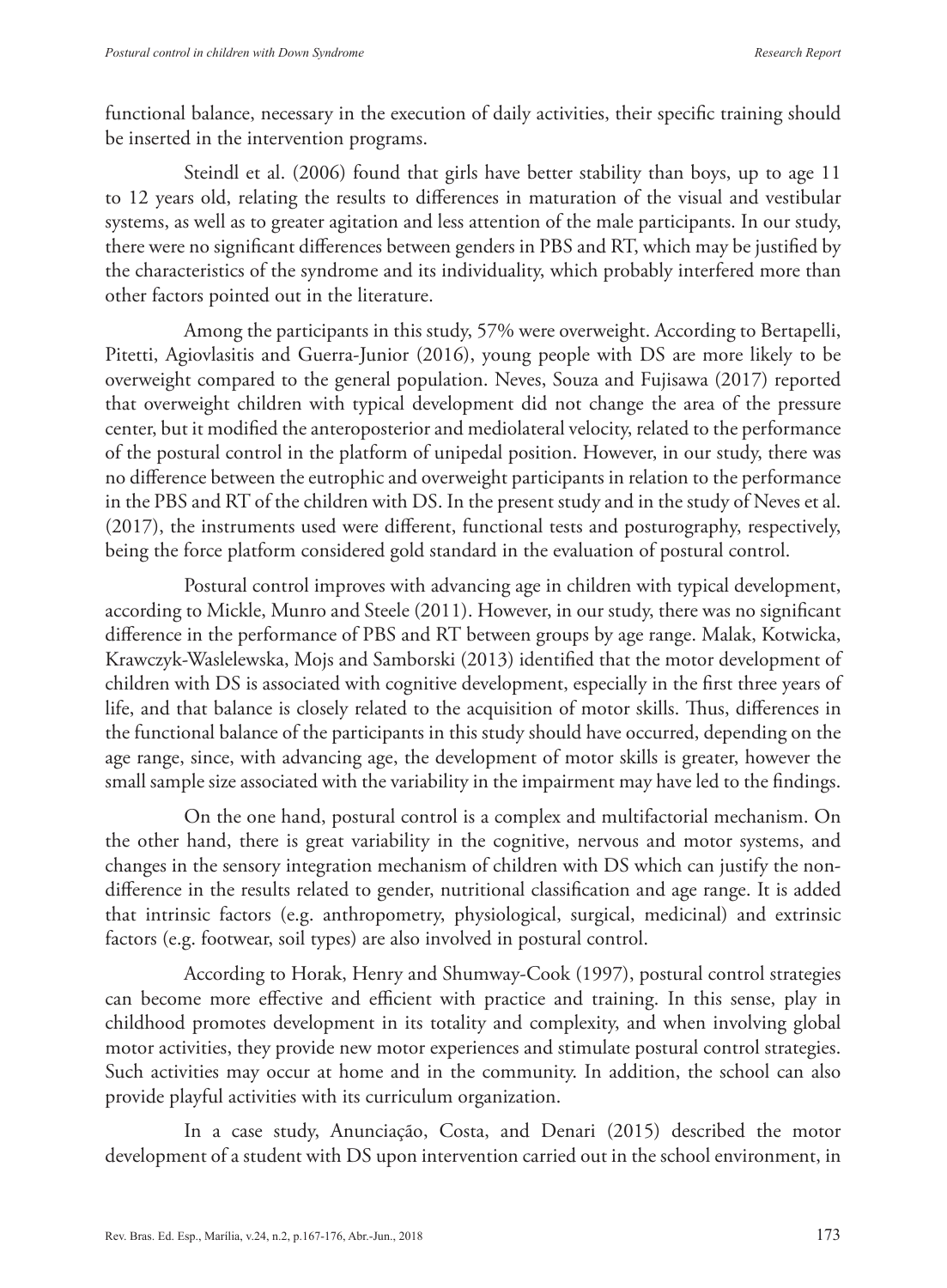the regular classroom, through playing games (e.g. collective ball games), movements between activities (e.g. tiptoeing, walking with one foot in front of the other, walking backwards), classroom activities, story time, park time (e.g. slides, monkey bars, swings) and support of the riding games. It is worth noting that the intervention proposed by the study of Anunciação et al. (2015) promoted activities with the purpose of stimulating the motor behavior, which, in turn, favored the development of postural control strategies, thus showing that Childhood Education may contribute to the improvement of the functional balance of children with DS.

The children with typical development that participate in activities in sports schools, according to Nazario and Vieira (2014), present better performance in motor skills, according to the requirements, when compared to the group that only did Physical Education in school. In this sense, it may be recommended that the practice of physical/sports activities be encouraged to children with DS, provided their clinical conditions are observed and their interests are considered, since they contribute to the improvement in the performance of motor skills, and therefore, in the evolution of postural control strategies.

Lorenzo, Braccialli and Araújo (2015) show in their study that virtual reality can be an alternative intervention in Occupational Therapy with DS children, since the results obtained contributed to the development of global motricity, balance, body schema/speed and spatial organization. Still, the authors point out that virtual reality presents itself as a possibility of action with the DS child, at the interface between health and education. Silva and Kleinhans (2006), in a literature review, emphasize that Physical Therapy plays a fundamental role in the acquisition of motor stages, and when the child with DS begins to walk, there is a need for activities that promote balance, posture and coordination of movements.

To Ries et al. (2012), reliable instruments that evaluate the functional balance are important in the pediatric clinic, since they justify the intervention and evaluate the results of the procedures used. In addition, the characterization of postural control contributes to the diagnosis of the motor disorder, as well as to its evolution over time (Steindl et al., 2006). In this sense, both PBS and RT are instruments that can be used to evaluate the functional balance. Moreover, due to their easy application, they could possibly be used in clinical and school attendance as a measure of identification and monitoring of motor evolution. In the same way, activities that contribute to the improvement of balance and functional mobility can be developed in the domiciliary, school and clinical settings.

The reduced sample size is a limitation of the study. However, all the participants of both institutions were evaluated, according to inclusion and exclusion criteria and accepted by signing the Free and Informed Consent Form, as already mentioned.

## **5 Conclusion**

The performance of functional activities is little affected, according to the median score obtained in the evaluation of the functional balance through the PBS, but it should be taken into account that between the participants, scores ranged from 48 to 51, which lead to the need for activities to favor the development of postural control, as well as preventive measures regarding the risk of falls. The measures reached in the RT implies a reduction of functional mobility, so children with DS should be stimulated to do activities that promote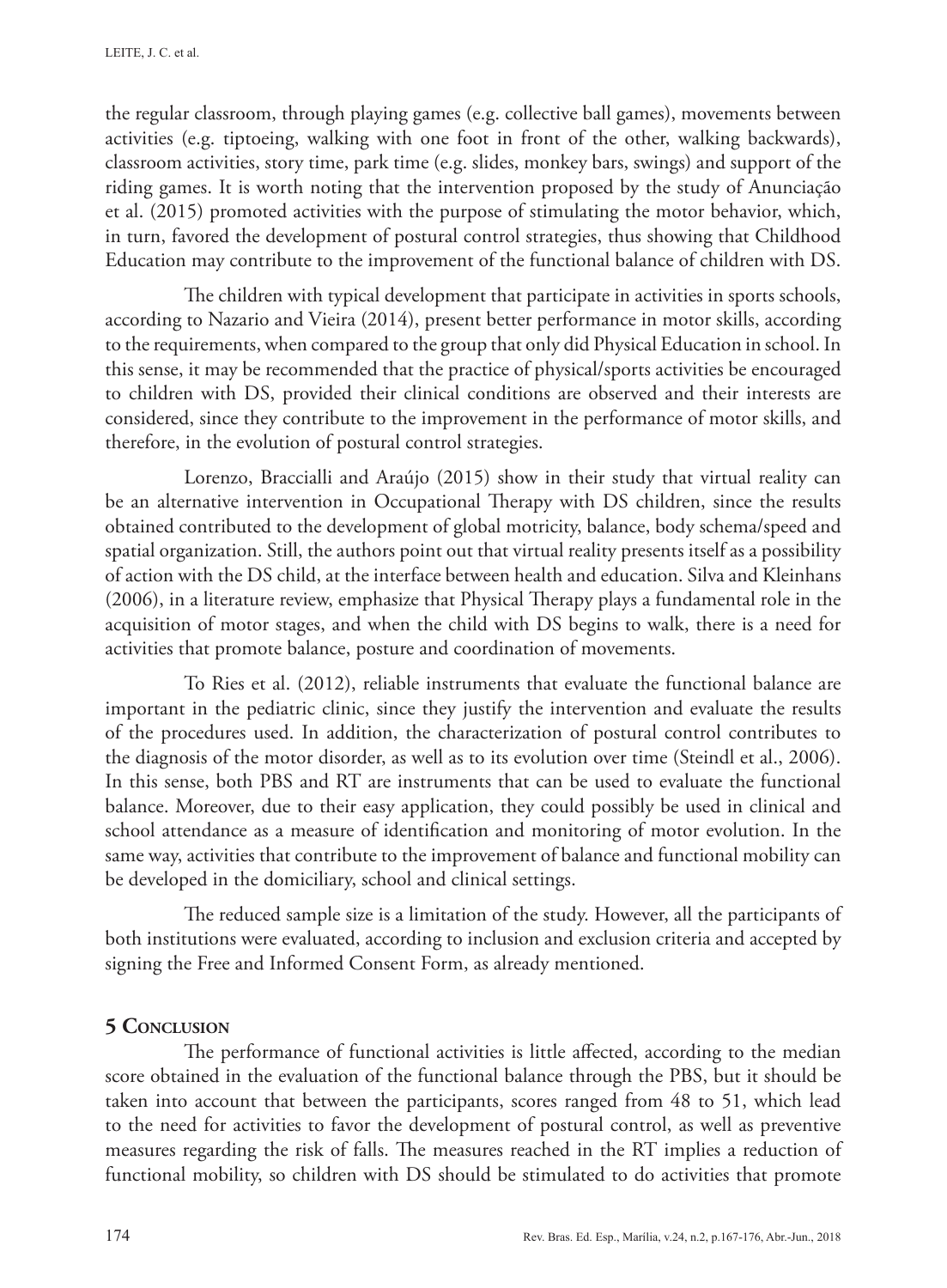the development of postural control strategies. The deficit of postural control in children with DS can affect the way they deal with new motor experiences, therefore it interferes with their overall development, including their learning process. The promotion of stimuli to the motor development of children with DS, therefore, with an emphasis on the acquisition and improvement of postural control, is fundamental.

#### **References**

- Anunciação, L. M. R. L., Costa, M. P. R., & Denari, F. R. (2015). Educação infantil e práticas pedagógicas para o aluno com Síndrome de Down: O enfoque no desenvolvimento motor. *Revista Brasileira de Educação Especial*, 21(2), 229-244. DOI: http://dx.doi.org/10.1590/S1413-65382115000200005.
- Bahniuk, M. E., Koerich, M. S., & Bastos, J. C. (2004). Processos fonológicos em crianças portadoras de Síndrome de Down. *Distúrbios da Comunicação*, 16(1), 93-99.
- Bragança, A. P. F. (2010). Síndrome de Down e a importância da hidroterapia: Caminhos para um melhor equilíbrio. *Revista Digital Educação Física Deportes*, 14(142), 1-12.
- Bertapelli, F., Pitetti, K., Agiovlasitis, S., & Guerra-Junior, G. (2016). Overweight and obesity in children and adolescents with Down syndrome – prevalence, determinants, consequences and interventions: A literature review. *Research in Developmental Disabilities*, 57, 181-192.
- Bonomo, L. M. M., & Rossetti, C. B. (2010). Aspectos percepto-motores e cognitivos do desenvolvimento de crianças com Síndrome de Down. *Revista Brasileira de Crescimento e Desenvolvimento Humano*, 20(3), 723-734.
- Brogren, E., Hadders-Algra, M., & Forssberg, H. (1988). Postural control in sitting children with cerebral palsy. *Neuroscience and Biobehavioral Reviews*, 22(4), 591-596.
- Chen, H. L., Yeh, C. F., & Howe, T. H. (2015). Postural control during standing reach in children with Down syndrome. *Research in Developmental Disabilities*, 38, 345-351.
- Duncan, P. W., Weiner, D. K., Chandler, J., & Studenski, S. (1990). Functional Reach: A new clinical measure of balance. *Journal of Gerontology*, 45, 192-197.
- Franjoine, M. R., Gunther, J. S., & Taylor, M. J. (2003). Pediatric Balance Scale: A modified version of the Berg Balance Scale for the school-age child with mild to moderate motor impairment. *Pediatric Physical Therapy*, 15, 114-128.
- Galli, M., Rigoldi, C., Mainard, L., Tenore, N., Onorati, P., & Albertini, G. (2008). Postural control in patients with Down syndrome. *Disability and Rehabilitation*, 30(17), 1274-1278.
- Garcia, L. F. M., Flores, E. R. S., & Sagrillo, M. R. (2009). Levantamento epidemiológico de indivíduos com características sindrômicas de aneuploidias: Prevalência da síndrome de down? *Disciplinarum Scientia Saúde*, 10(1), 1-10.
- Gomes, N. B., Vitor, L. G. V., & Fujisawa, D. S. (2013). Equilíbrio em crianças eutróficas, com sobrepeso e obesas. *Temas sobre desenvolvimento*, 19(107), 245-250.
- Horak, F. B., Henry, S. M., & Shumway-Cook, A. (1997). Postural perturbations: News insights for the treatment of balance disorders. *Physical therapy*, 77, 517-533.